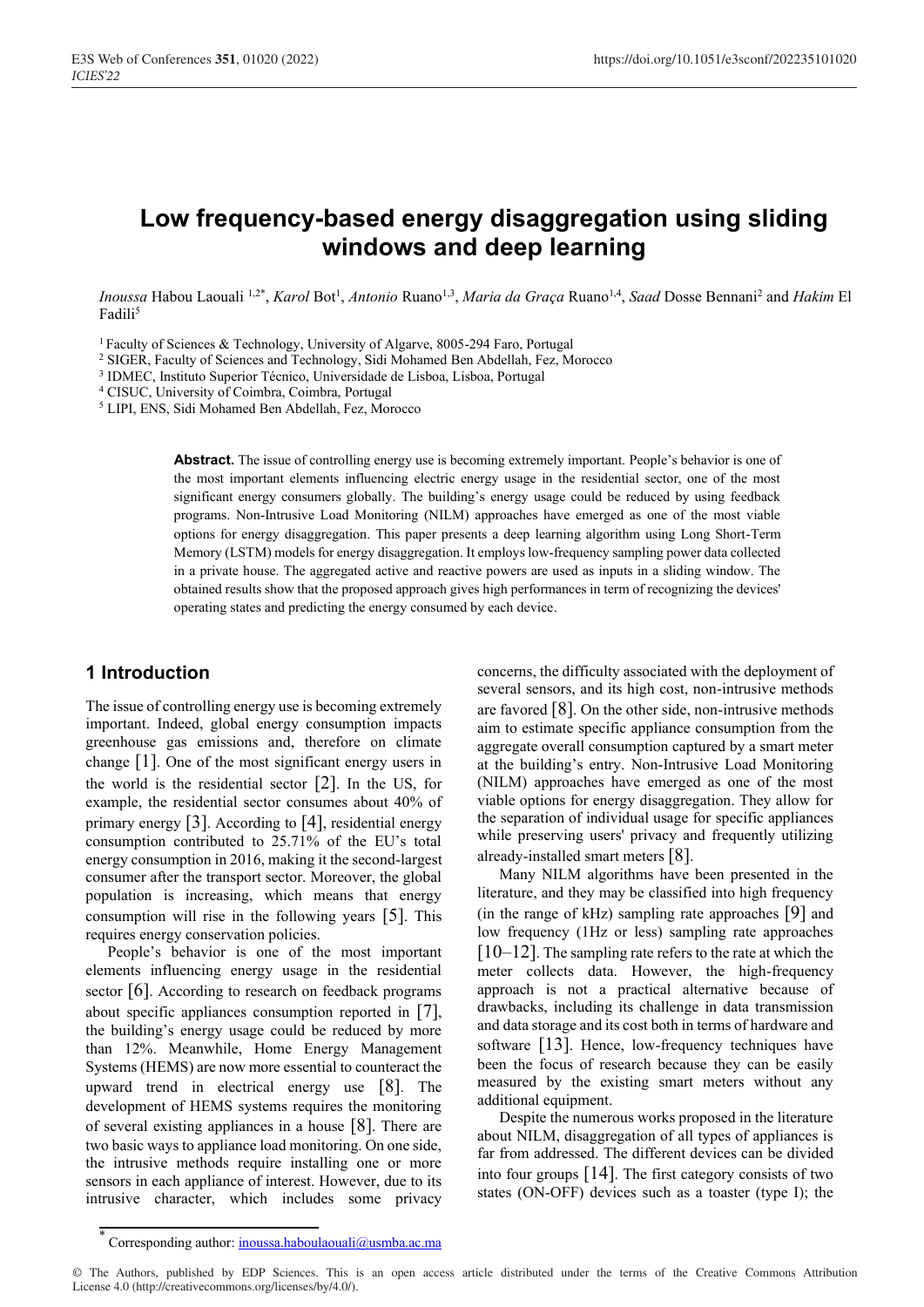second group is made up of multi-state devices like a washing machine (type II), the third group consists of continuously variable consumer appliances such as dimmers (type III) and finally group 4 is made up of permanent consumer appliance such as alarms (type IV). Furthermore, owing to their simple architecture, most of the NILM algorithms existing in the literature work well for type I devices. The disaggregation of type II to type IV devices is still a challenging and open problem. Thus, it is essential to develop methods capable of disaggregating all types of devices with high prediction accuracy [15]. Deep learning algorithms might be a good fit for enhancing the accuracy and efficiency of energy disaggregation algorithms [11]. A discussion about the current deep learning work in NILM will be presented in Section 2.

This paper presents a deep learning-based algorithm using Long Short-Term Memory (LSTM) models. It employs low-frequency sampling rate power data collected in a private house. The aggregated active and reactive powers are used as inputs in a sliding window. The goal is to classify the states of the devices in the first instance to detect the ON and OFF states of the appliances. Then the model predicts the power consumption of each specific device in the house. The results show that this approach makes it possible to achieve high performance in recognition of the devices' operating states and the prediction of the energy consumed by each device. The rest of the work is structured as follows: Section 2 presents the related works, and the proposed method is described in section 3. The dataset used, the evaluations metrics, and the results are illustrated in section 4, and finally, the conclusion and outlooks are drawn in section 5.

# **2 Related works**

George Hart introduced NILM in 1992 to monitor devices that switch ON and OFF independently in an electrical circuit [16]. Hart's research showed that devices exhibit unique power consumption signatures, and that ON/OFF events were sufficient to detect the operation of certain devices. The approach works effectively for highconsumption devices, particularly type I. Nevertheless, devices of type II through IV, on the other hand, are complicated to recognize. Consequently, several works on NILM have been proposed in the literature. Indeed, Hidden Markov models and their variants have been widely applied to NILM [17]. However, generalization and scalability issues have been noted for HMM-based approaches, limiting their real-world usefulness. Their performance is limited to an accurate prediction of device real power consumption, particularly for type II to type IV appliances [15].

Machine learning and deep learning approaches have attracted researchers' interest in recent years to address the NILM problem. Hence, both supervised and unsupervised approaches such as support vector machines, k-nearest neighbors [18], Decision Trees [19], k-means, Artificial neural networks (ANN) [20],

convolutional neural networks (CNN), LSTM [15] and deep learning [11,21] have been proposed.

The authors of [11] introduced three deep neural network architectures for energy disaggregation. CNN, Bidirectional LSTM, and denoising autoencoder. In their approaches, NILM was considered as a regression problem. They used aggregate active power as input. The models were evaluated using the UKDALE public dataset, where the suggested models outperformed combinatorial optimization and FHMM state-of-the-art models.

The authors of [19] suggested a transient signal event identification strategy based on decision trees and longterm memory models. The transient signal was obtained using a low frequency active power signal. They demonstrated that integrating the transient signal with the input signals enhances the efficiency of the algorithm.

The authors of [22] developed a fully convolutional neural network-based multi-label classification technique. A features space is used to classify the states of the devices, which is improved by a temporal pooling module. The power is estimated by considering a constant average value when the device is detected ON. They demonstrated that the proposed technique was accurate in detecting device activation.

A method based on a post-processing algorithm was proposed in [15]. In the proposed approach, a number of the most influential electrical features were combined to form a multi-feature input for the model. They used a bidirectional LSTM combined with a convolutional layer. They obtained good performances on the UKDALE and ECO public datasets.

Unlike most literature on NILM works, which use either a single point of aggregate time series of the main active power to estimate the power consumption of the appliance at that sample  $[11]$ , or a sliding window of a single aggregate variable, especially active power  $[20]$ , in our case, we propose a sliding window containing two variables (active and reactive powers) as inputs to our model to predict the operating state of each device and its power consumption using LSTM algorithm. The proposed LSTM model will be detailed in Section 3.

# **3 Proposed method**

The main objective of NILM is to estimate the energy consumption of each individual device using the aggregated data of the overall consumption of the house. The problem can be formulated as follow: giving a sequence of aggregated readings from a smart meter of the house  $X = \{x_1, x_2, ..., x_T\}$  where T is the length of the sequence, the goal is to estimate the sequence of specific power consumption  $y^{(i)} = \{y_1^{(i)}, y_2^{(i)}, ..., y_T^{(i)}\}$  of each device from X where i is the known number of devices.

$$
X(t) = \sum_{i=1}^{M} y^{i}(t) + e(t)
$$
 (1)

where  $e(t)$  denotes the noise.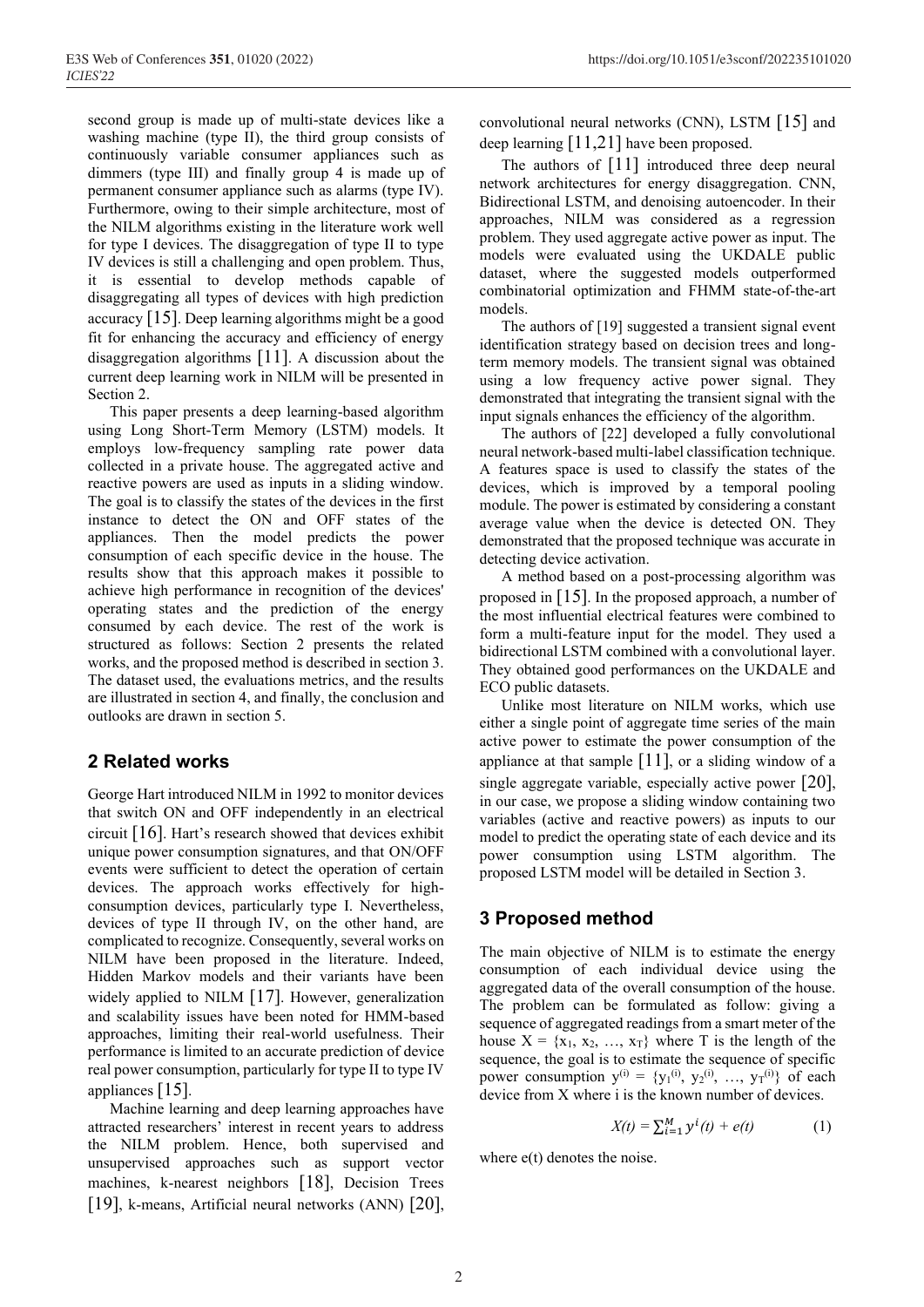LSTM is a deep recurrent neural network that uses a feed-forward variation to process sequential data and deal with vanishing gradient issues [15]. The input layer simply creates a sequence of vectors for the following L layers. Each recurring layer is made up of N units which transfer an input sequence to an output sequence. The last recurring layer L is preceded by a feed-forward output layer made up of N  $(L + 1)$  units. The static nonlinear mapping at each instant t is given by Eq. 2. The description of the model can be found in [23].

$$
y(t) = \sigma^{(L+1)} \left( W^{(L+1)} X^{(L)}(t) + b^{(L+1)} \right) \tag{2}
$$

where  $\sigma$  is the activation function, W is the weight and b represent the bias.

Our LSTM design was finished after adjusting several hyperparameters. The same architecture is used for both classification and regression models. The output layer's parameters are adjusted depending on whether we want to classify the device's state (sigmoid as activation and Binary cross entropy as loss function) or estimate the target device's power sequence (linear as activation and mean square error as loss function). The following is the whole architecture with optimal hyperparameter values:

- 1. Input shape (length defined by the appliance data)
- 2. LSTM layer (number of hidden units = 32,  $activation = PReLU()$
- 3. Dropout layer with dropout  $= 0.3$
- 4. LSTM layer (number of hidden units = 64,  $\text{activation} = \text{PReLU}()$
- 5. Dropout layer with dropout  $= 0.3$
- 6. LSTM layer (number of hidden units = 128,  $activation = PReLU()$
- 7. Dropout layer with dropout  $= 0.3$
- 8. Fully connected dense layer (number of units = 1024, activation =PReLU ())
- 9. Fully connected dense layer (number of units  $= 1$ )

#### **4 Results**

The LSTM model is first trained to classify each device's operating states and determine whether the device is on or off. Then a second LSTM regression model is trained to estimate the power consumption of each device. One model is trained for each target appliance.

#### **4.1 Dataset**

A dataset was collected in a private house to evaluate our approach as part of a real-life scenario in Algarve, Portugal. Measurements of several variables, including aggregate active and reactive powers, were collected over several months in a low-frequency sampling interval of every second (1 Hz). For a description of the house and the acquired variables, please see [24]. This paper is particularly interested in the data of three devices (refrigerator, washing machine, and electric heating water), which are popular devices for testing NILM

algorithms. The breakers for these three devices have been monitored for several months using wibee meters (https://wibeee.com/) via the Modbus interface (www.modbus.org). The individual appliance power consumption is monitored using smart plugs. It is assumed that an appliance is considered ON when its power consumption exceeds a certain threshold. After pre-processing the data, we considered data from October 2020 and March 2021 and split it into training (80%) and testing set (20%). Training and testing periods for each appliance are presented in Table 1.

**Table 1.** Training and testing period.

| Appliance      | Training                       | <b>Testing</b>                 |
|----------------|--------------------------------|--------------------------------|
| Washing        | from $01/03/21$                | from $22/03/21$                |
| machine        | to 21/03/21                    | to 28/03/21                    |
| Electric water | from $01/03/21$                | from $22/03/21$                |
| heating        | to 21/03/21                    | to 28/03/21                    |
| Fridge         | from $01/10/20$<br>to 21/10/20 | from $22/10/20$<br>to 28/10/20 |

#### **4.2 Evaluation metrics**

The model is evaluated using both energy estimation and classification metrics. In the latter group we have the F1\_score, the precision, the recall, while in the former the mean absolute error (MAE), the signal aggregate error (SAE), and estimation accuracy (EA) metrics are used. They are described in Table 2 [15,25].

$$
Recall = \frac{TP}{TP+FN} \tag{3}
$$

$$
Precision = \frac{TP}{TP + FP}
$$
 (4)

$$
FI = 2 \times \frac{precision \times recall}{precision + recall}
$$
 (5)

$$
MAE = \frac{\sum_{1}^{N} |y - p|}{N}
$$
 (6)

$$
SAE = \frac{|\hat{\mathbf{E}} - E|}{E} \tag{7}
$$

$$
EA = I - \frac{\sum_{1}^{N} |y - p|}{2 \sum_{1}^{N} y}
$$
 (8)

where N is the number of values representing the load data, y is the ground truth values, p is the predicted values. E is total ground truth energy for each device,  $\hat{E}$  is total estimated energy, TP is the number of true positives, FP is the number of false positives, TN is the number of true negatives, and FN the number of false negatives.

The model was trained using three weeks of data. The input was a sliding window of aggregate active and reactive powers (window size =20). The output for the classification model is the ON/OFF label of the device, and the output of the second regression model is the sequence of target device power consumption. The results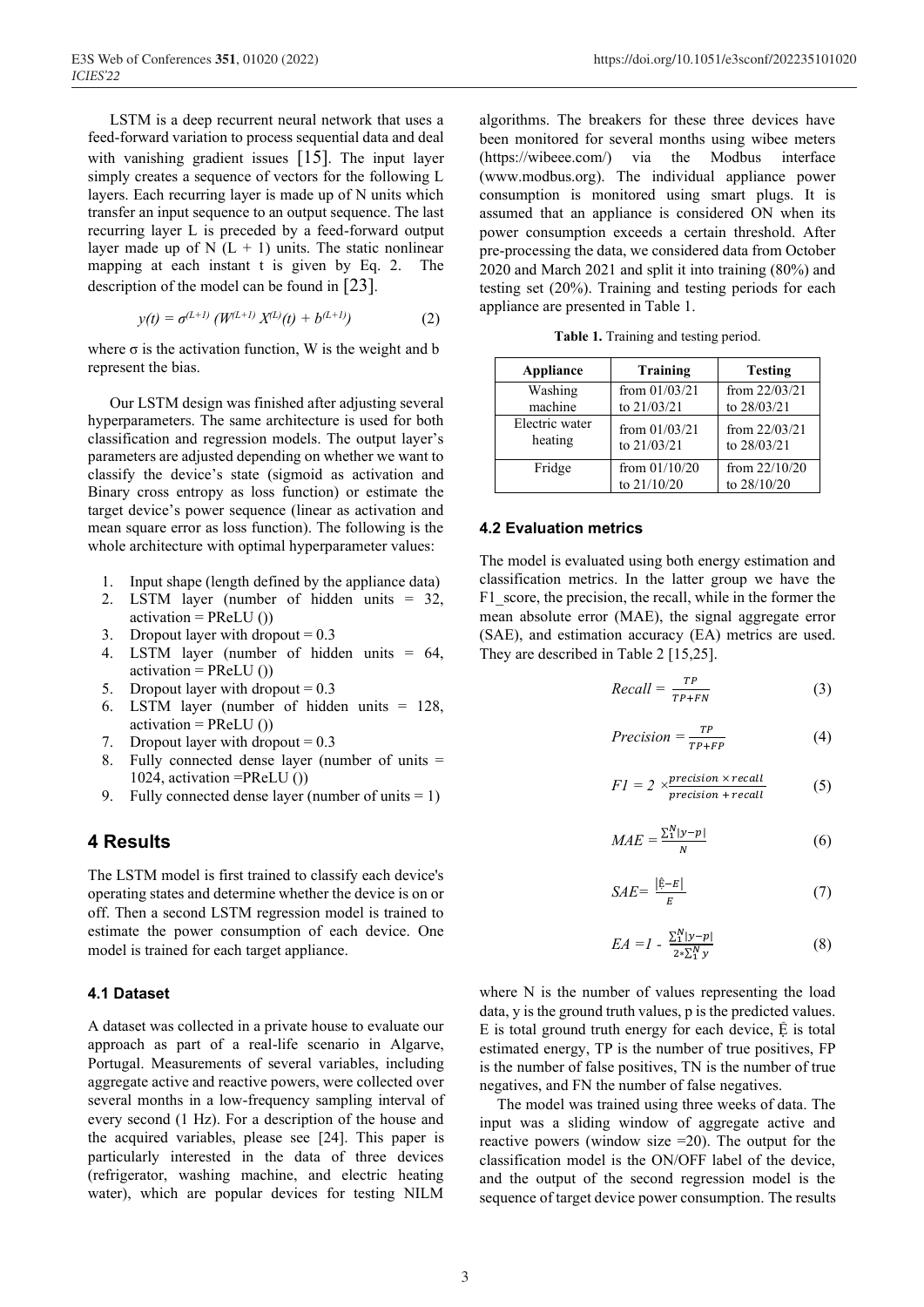in the test dataset (the last seven days) are presented in Table 2 and Table 3.

| Appliance                 | F1     | Precision | Recall |
|---------------------------|--------|-----------|--------|
| Electric<br>water heating | 0.9986 | 0.9994    | 0.9977 |
| Fridge                    | 0.9971 | 0.9976    | 0.9967 |
| Washing<br>machine        | 0.9740 | 0.9787    | 0.9693 |

**Table 2.** Classification results.

**Table 3.** Estimation accuracy results.

| Appliance                 | <b>MAE</b><br>(W) | <b>SAE</b> | EA     |
|---------------------------|-------------------|------------|--------|
| Electric<br>water heating | 37                | 0.00169    | 0.9986 |
| Fridge                    | 1.75              | 0.0105     | 0.9834 |
| Washing<br>machine        | 2.27              | 0.0054     | 0.9380 |

The results show that the proposed LSTM models obtain a very high performance both in terms of classification and prediction of the power consumption of each device. The direct comparison with the work of the literature is not achievable because of the ambiguity on the evaluation's metrics, which depend on the context and the data used for each experiment. However, as an indication, Table 4 shows the comparison of our approach to the work of state-of-the-art. The proposed approach gives better performance in terms of f1 score compared to the work of [11] and [15] where only active power was used.

| Table 4. Font styles for a reference to a journal article. |  |  |  |
|------------------------------------------------------------|--|--|--|
|                                                            |  |  |  |

| Method                      | Electric Water<br>Heating | Fridge | Washing<br>Machine |
|-----------------------------|---------------------------|--------|--------------------|
| <b>LSTM</b> (this<br>paper) | 0.9986                    | 0.9971 | 0.9740             |
| LSTM $[11]$                 |                           | 0.6900 | 0.0900             |
| <b>Bi-LSTM</b><br>15        |                           | 0.9970 | 0.7950             |

Figure 1 shows the comparison between the estimated active power and the ground truth active power of washing machine, fridge, and electric water heater as well as the aggregated active and reactive powers consumption. As it can be seen, they show a good agreement between the predicted power and the real power (see Fig. 1).



**Fig. 1.** Results of disaggregation: predicted versus ground truth.

## **5 Conclusion**

This paper presented a deep learning-based algorithm using LSTM models. It is based on low-frequency sampling rate data collected in a private home. The aggregated active and reactive powers are used as inputs in a sliding window. The model was trained to classify the states of the devices first to detect the ON and OFF states. Then, a second model was trained to estimate the power consumption of each specific appliance in the house. The results showed that this approach can achieve high performance in recognizing devices' operating states and predicting the energy consumed by each device. Our future work will be devoted to the comparative analysis of other NILM methods.

The authors would like to acknowledge the support of Programa Operacional Portugal 2020 and Operational Program CRESC Algarve 2020 grant 39578/2018 and 72581/2020. Antonio Ruano also acknowledges the support of Fundação para a Ciência e Tecnologia grant UID/EMS/50022/2020, through IDMEC, under LAETA.